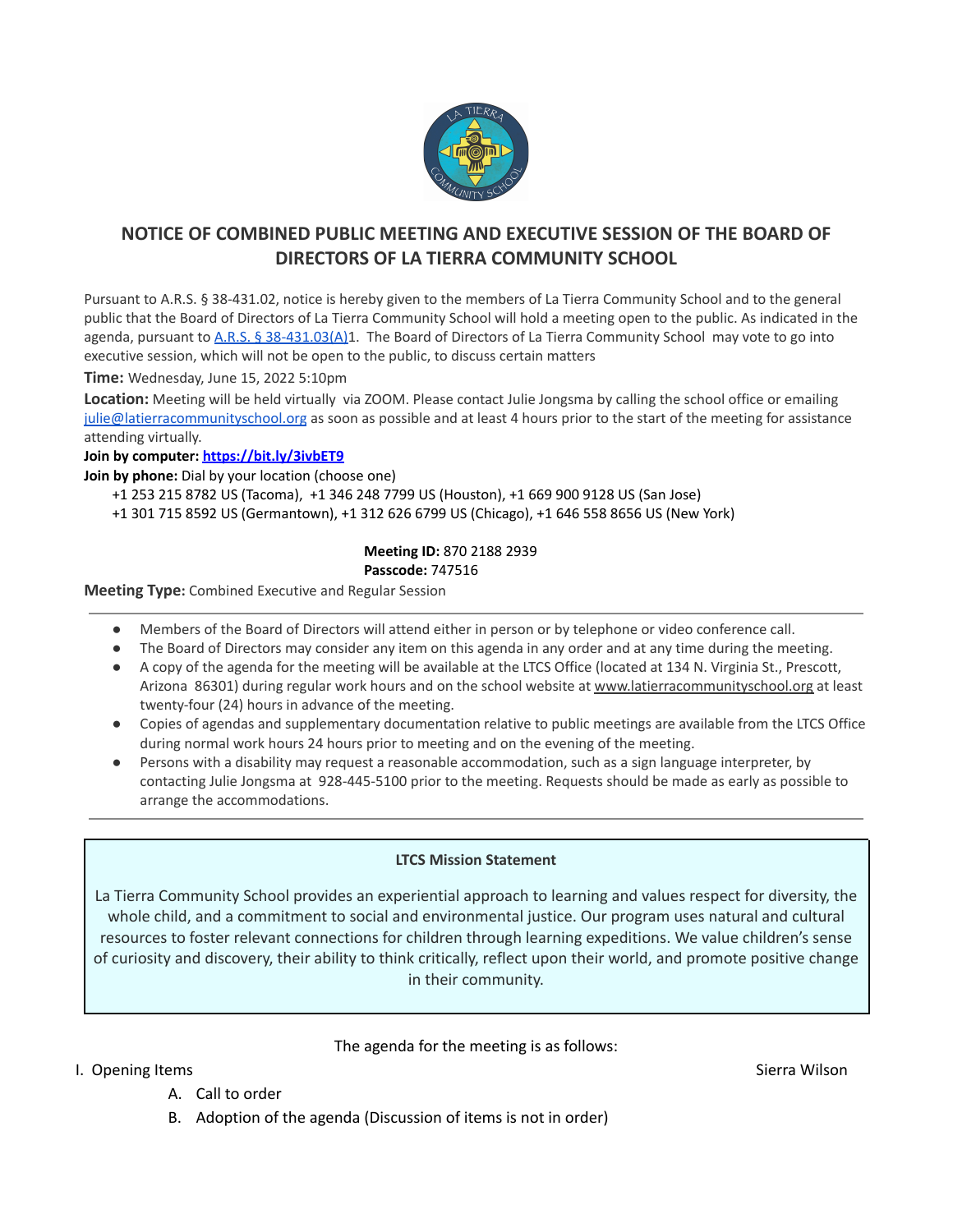C. Approve Minutes from 5/18/2022 and 6/8/2022.

### II. Information Items

A. Director Reports **Rhette Buller and Julie** 

### Jongsma

- 1. Enrollment Board discussion of enrollment trends
- 2. Student Achievement
- 3. Maintenance
- 4. Finance
- 5. Personnel
- 6. Compliance -
- 7. COVID-19 Response (Discussion Item) Board and directors may discuss the state of affairs with regards to LTCS' response to COVID-19. May discuss finance, programs, policies, or guidelines related to the school's response to COVID-19.
- B. Board Report Sierra Wilson Sierra Wilson Sierra Wilson Sierra Wilson Sierra Wilson
	- 1. Planning/Board Calendar review upcoming board work
	- 2. Training review training needs and upcoming training schedules
	- 3. Recruitment/Board composition review composition and recruitment needs, introduce interested potential board members.
- 
- C. Finance (Discussion Item) Julie Jongsma and Sierra Wilson
	- 1. Budget Summary
		- Board will review monthly financial reports summary. Board discussion may follow.
	- 2. Covid-19 budget Financial implications of COVID-19 including changes in funding, additional funding sources and budgetary needs. Board discussion may follow.
	- 3. FY2023 Proposed Budget Review
- III. Public Comments (Members of the Governing Body shall not discuss or take legal action on matters raised during and open call to the public unless the matters are properly noticed for discussion and legal action)

## IV. Executive Session -

A. Director Annual Evaluations - Board will review summative evaluations for Julie Jongsma and Rhette Buller. The Board may go into closed session to discuss individual employee and performance

\*\*Pursuant to A.R.S. § [38-431.03\(A\)1](https://www.azleg.gov/ars/38/00431-03.htm). The Board of Directors of La Tierra Community School may vote to go into executive session, which will not be open to the public, to discuss employment, assignment, appointment, promotion, demotion, dismissal, and or salary. \*\*

- V. Action Items (Matters on which the Governing Body may take legal action during the meeting)
	- A. Approve Director Evaluations FY 2022.